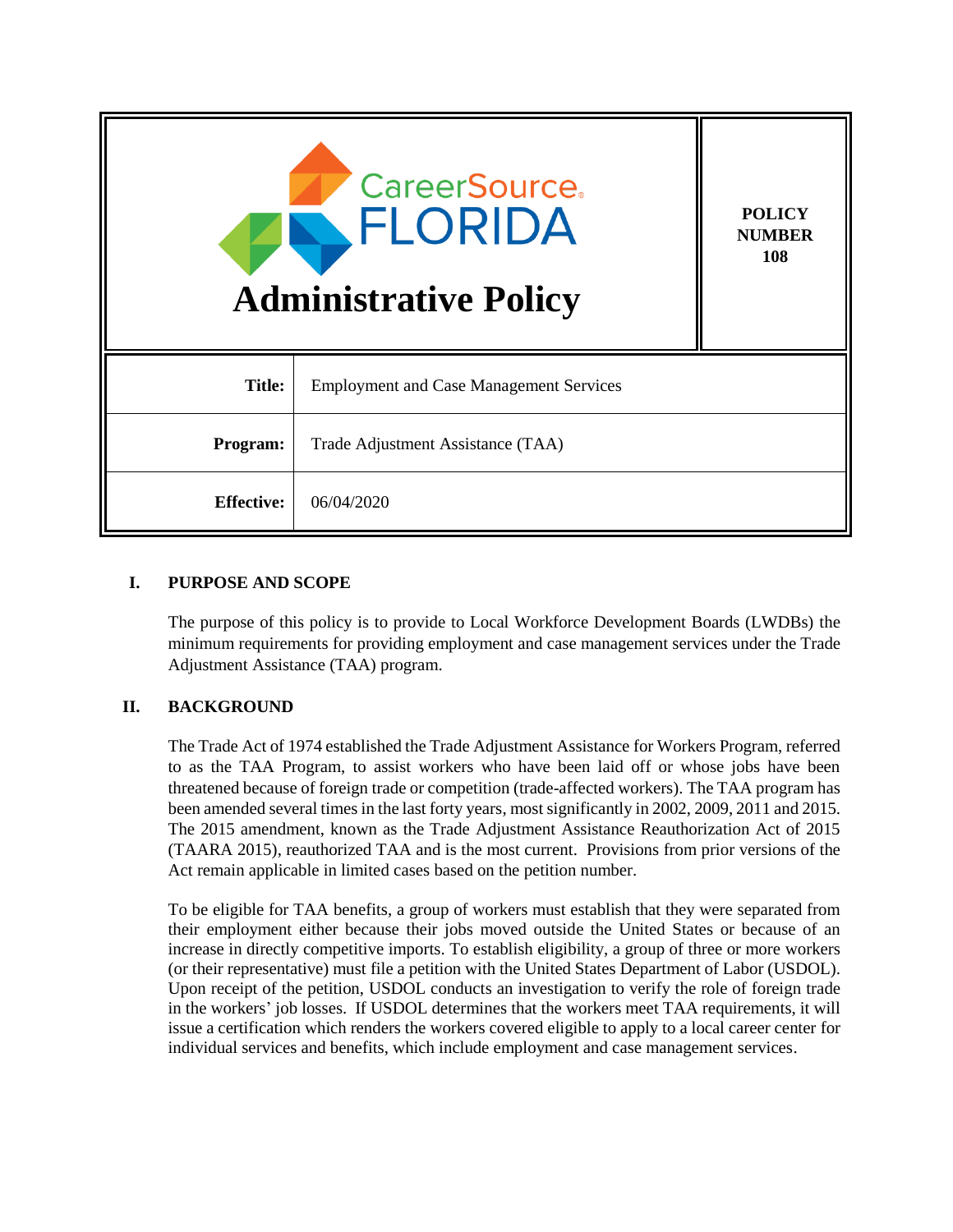### **III. AUTHORITY**

[Higher Education Act of 1965 \(20 U.S.C. 1087tt\)](https://www.govinfo.gov/app/details/USCODE-2011-title20/USCODE-2011-title20-chap28-subchapIV-partE-sec1087tt)

[Trade Adjustment Assistance Act of 1974, as amended](https://www.dol.gov/sites/dolgov/files/ETA/tradeact/pdfs/amd2002.pdf)

[Trade Adjustment Assistance Reform Act \(TAARA\) of 2002](https://www.doleta.gov/tradeact/directives/107PL210.pdf)

[Trade and Globalization Adjustment Assistance Act \(TGAAA\) of 2009](https://www.gpo.gov/fdsys/pkg/PLAW-111publ5/pdf/PLAW-111publ5.pdf)

[Trade Adjustment Assistance Extension Act \(TAAEA\) of 2011](https://www.gpo.gov/fdsys/pkg/PLAW-112publ40/pdf/PLAW-112publ40.pdf)

[Trade Adjustment Assistance Reauthorization Act \(TAARA\) of 2015](https://www.congress.gov/114/plaws/publ27/PLAW-114publ27.pdf)

[20 Code of Federal Regulations \(CFR\) Part 617](https://www.doleta.gov/tradeact/pdf/20cfr5-617.pdf)

[Training and Employment Guidance Letter \(TEGL\) 05-15 Operating Instructions for Implementing](https://wdr.doleta.gov/directives/attach/TEGL/TEGL_05-15_Acc.pdf)  [the Amendments to the Trade Act of 1974 Enacted by the Trade Adjustment Assistance](https://wdr.doleta.gov/directives/attach/TEGL/TEGL_05-15_Acc.pdf)  [Reauthorization Act \(TAARA\) of 2015](https://wdr.doleta.gov/directives/attach/TEGL/TEGL_05-15_Acc.pdf)

[TEGL 15-12 Delivery of Benefits and Services to Trade Adjustment Assistance \(TAA\) Program](https://wdr.doleta.gov/directives/attach/TEGL/TEGL_15_12_Acc.pdf)  [Recipients through the American Job Center Network Delivery System](https://wdr.doleta.gov/directives/attach/TEGL/TEGL_15_12_Acc.pdf)

# **IV. POLICIES AND PROCEDURES**

Upon determination of TAA eligibility under the TGAAA of 2009, TAAEA of 2011, or TAARA of 2015 law, LWDBs are required to ensure trade-affected workers who are covered under a petition have access to employment and case management services as described in this policy.

### **A. TAA Informational Session**

When a petition is certified by USDOL, the State Trade Program Coordinator will notify the LWDB responsible for the county within which the trade-affected employer is located. The notification will include a copy of the certified trade petition, the contact information for the trade-affected employer and instructions to secure a list of the trade-affected workers from the employer within 10 business days and provide the list to the State Trade Program Office. Upon receipt of this notification, the LWDB must coordinate with the employer to offer the tradeaffected workers the opportunity to attend a TAA informational session conducted by the Local TAA Coordinator. Each LWDB is required to designate a Local TAA Coordinator as outlined in [Administrative Policy 101: Trade Adjustment Assistance Funding.](http://floridajobs.org/docs/default-source/lwdb-resources/policy-and-guidance/guidance-papers/2019-guidance-papers/adminpol101_taafunding.pdf?sfvrsn=2)

The informational session will review the benefits and services offered by the TAA program. When 20 or more trade-affected workers are covered under a certified petition, LWDBs must coordinate with the employer to afford the workers the option to attend the informational session at the employer's location or the career center nearest to the employer's location. Once scheduled, the Local TAA Coordinator must provide the date(s), time(s) and location(s) of all group TAA informational sessions to the State Trade Program Office by emailing [TAA@deo.myflorida.com.](mailto:TAA@deo.myflorida.com) For those trade-affected workers who are unable to attend, or for groups with fewer than 20 trade-affected workers, the opportunity to schedule an individual session with the Local TAA Coordinator must be afforded.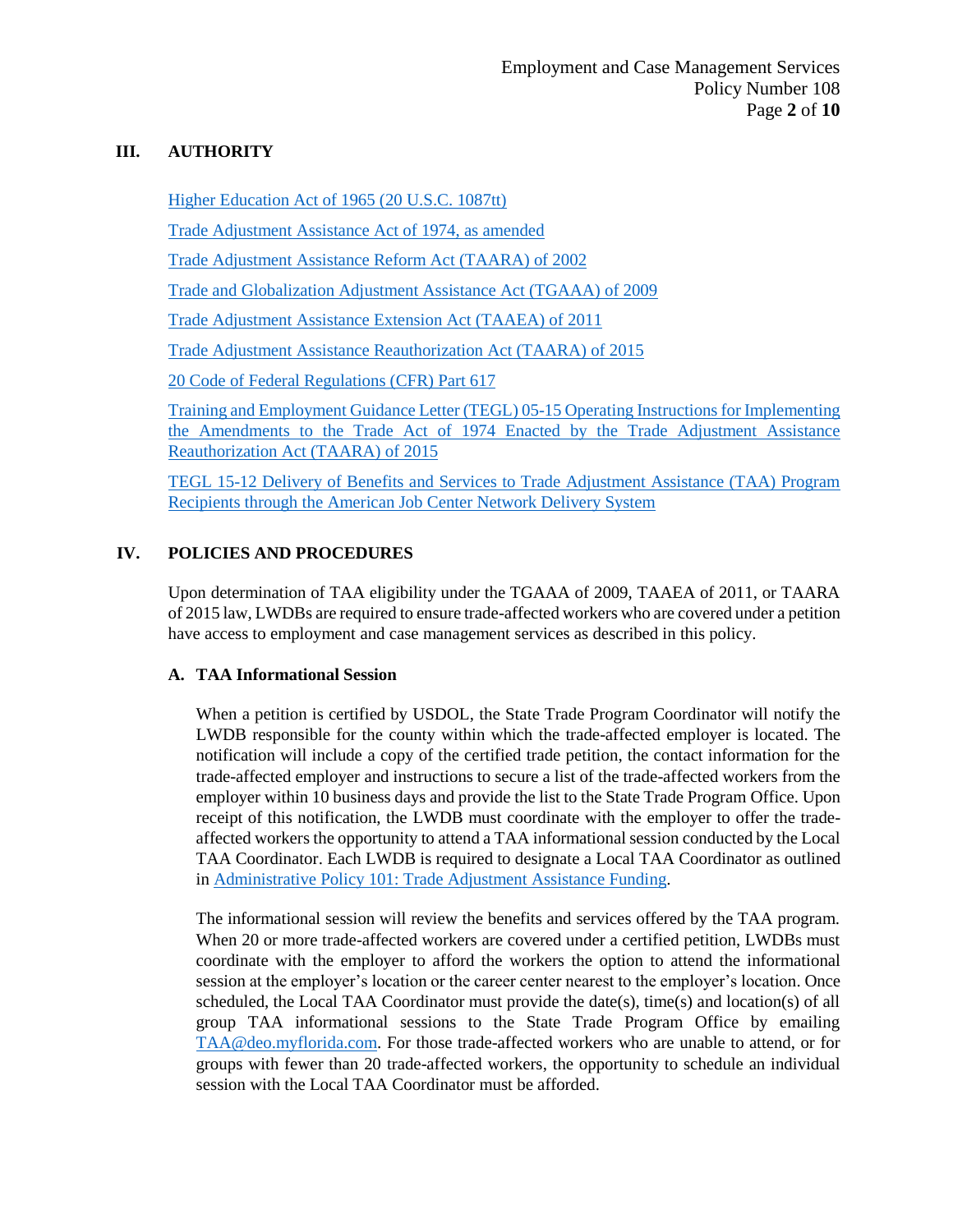Trade-affected employers may have affected workers who reside in a different geographic location than the work site location. Trade-affected workers may choose to receive services from the LWDB of their choice, regardless of geographical location with regards to residence. The LWDB may refer the trade-affected worker to a closer location for the worker's convenience but may not refuse to provide services if the worker declines to use another LWDB.

# **B. TAA Eligibility Review**

Following the group or individual informational session, the Local TAA Coordinator must schedule a one-on-one, in-person meeting with each trade-affected worker who is interested in receiving services. The meeting may be conducted immediately following the informational session if time permits. Local TAA Coordinators are encouraged to have all trade-affected workers who are interested in receiving services complete an Employ Florida registration prior to the meeting. During the initial meeting, the Local TAA Coordinator must verify that the worker's name is recorded on the affected workers list provided by the employer or the State Trade Program Coordinator. Once eligibility is verified, the Local TAA Coordinator must create a Wagner-Peyser program application, followed by a TAA program application, in Employ Florida for the trade-affected worker.

If the trade-affected worker's name is not present on the affected workers list, the Local TAA Coordinator must contact the employer to determine the individual's eligibility. If the employer is unable to be contacted, the Local TAA Coordinator must coordinate with the State Trade Program Office to determine the trade-affected worker's eligibility. If the individual is determined to be trade-affected, the Local TAA Coordinator must update the affected workers list and notify the State Trade Program Coordinator. If the individual is determined ineligible for TAA services, the Local TAA Coordinator must ensure the appropriate Wagner-Peyser services to assist the individual with securing employment are provided.

### **C. Initial TAA Program Participation**

Once the TAA application has been created and the trade-affected worker has been identified as eligible to apply for TAA services and benefits, the Local TAA Coordinator must assist the trade-affected worker with completing the Request for Determination of Entitlement to Trade Readjustment Allowance (TRA) form (TRA ETA 855) and the acknowledgement of TRA Eligibility Deadlines form (TRA 345). The Local TAA Coordinator must upload the completed forms to the trade-affected worker's Employ Florida Staff Document folder.

The Local TAA Coordinator must contact the State Trade Program Office at [TRA@deo.myflorida.com](mailto:TRA@deo.myflorida.com) to provide notification that the trade-affected worker's information is available in Employ Florida and ready for review. The State Trade Program Office will review the worker's request form and issue a determination for TRA benefits. Once completed, a service code TR0 (Eligibility Review "Local TAA Coordinator Use") must be recorded under the worker's TAA program application. This service code reflects the initial eligibility activity that will establish the individual's participation in the TAA program. The TR0 service code must be entered in accordance with [DEO Memorandum: Trade Adjustment Assistance TR0](http://floridajobs.org/docs/default-source/lwdb-resources/policy-and-guidance/memos/2019-memoranda/memo_taa-ta1andtr0-employflsvccodechanges.pdf?sfvrsn=6)  [and TA1 Employ Florida Service Code Changes.](http://floridajobs.org/docs/default-source/lwdb-resources/policy-and-guidance/memos/2019-memoranda/memo_taa-ta1andtr0-employflsvccodechanges.pdf?sfvrsn=6)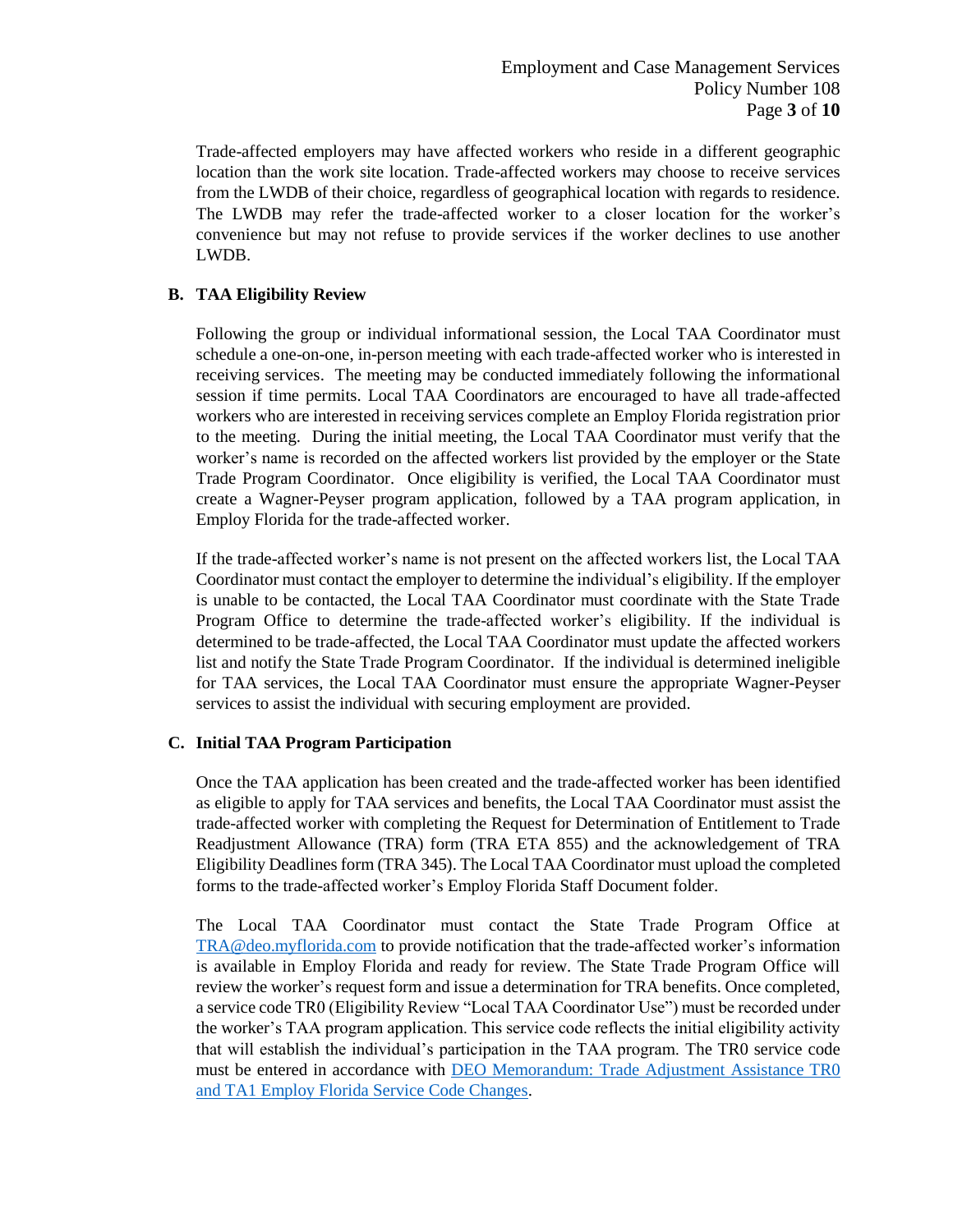### **D. Employment and Case Management Services**

In accordance with Section 235 of the Trade Act of 1974, as amended by the TAARA of 2015, LWDBs are required to ensure the following employment and case management services are available to all TAA participants:

- Comprehensive assessments
- Specialized assessments
- Provision of labor market information
- Individual career counseling
- Development of an Individual Employment Plan (IEP)
- Information on available training and financial aid
- Short term pre-vocational services
- Information relating to the availability of supportive services

The purpose of these services is to provide trade-affected workers the necessary information and support throughout their participation in the TAA program for obtaining suitable employment. Case management services assist TAA participants by establishing goals to overcome barriers to employment; providing guidance through occupational training to overcome a skill deficiency or increase participant marketability; and by establishing a plan to increase wages for those participants that have secured employment at a lesser wage than his/her trade-affected employment and will receive wage subsidies through the Reemployment Trade Adjustment Assistance (RTAA) program.

Local TAA Coordinators must document employment and case management services in the participant's Employ Florida TAA program application by recording the service code which corresponds to the service provided, as follows:

| <b>Service Code</b> | <b>Service Code Description</b>                   |
|---------------------|---------------------------------------------------|
| T <sub>01</sub>     | TAA - Comprehensive Assessment                    |
| T <sub>02</sub>     | <b>TAA</b> - Specialized Assessment               |
| T <sub>03</sub>     | TAA - Provision of Labor Market Information       |
| T <sub>04</sub>     | TAA - Individual Career Counseling                |
| T <sub>05</sub>     | TAA - Individual Employment Plan (IEP)            |
| T <sub>06</sub>     | TAA - Provision of Training Information           |
| <b>T07</b>          | TAA - Provision of Supportive Service Information |
| <b>T08</b>          | <b>TAA - Short-term Prevocational Services</b>    |
| T <sub>09</sub>     | TAA - Follow-up Services                          |

All service codes and corresponding case notes must be entered in accordance with the requirements prescribed in the [Employ Florida Service Code Guide.](http://www.floridajobs.org/docs/default-source/lwdb-resources/programs-and-resources/wioa/2020-wioa/service-code-guide-update_june2020.pdf?sfvrsn=aa1a46b0_2)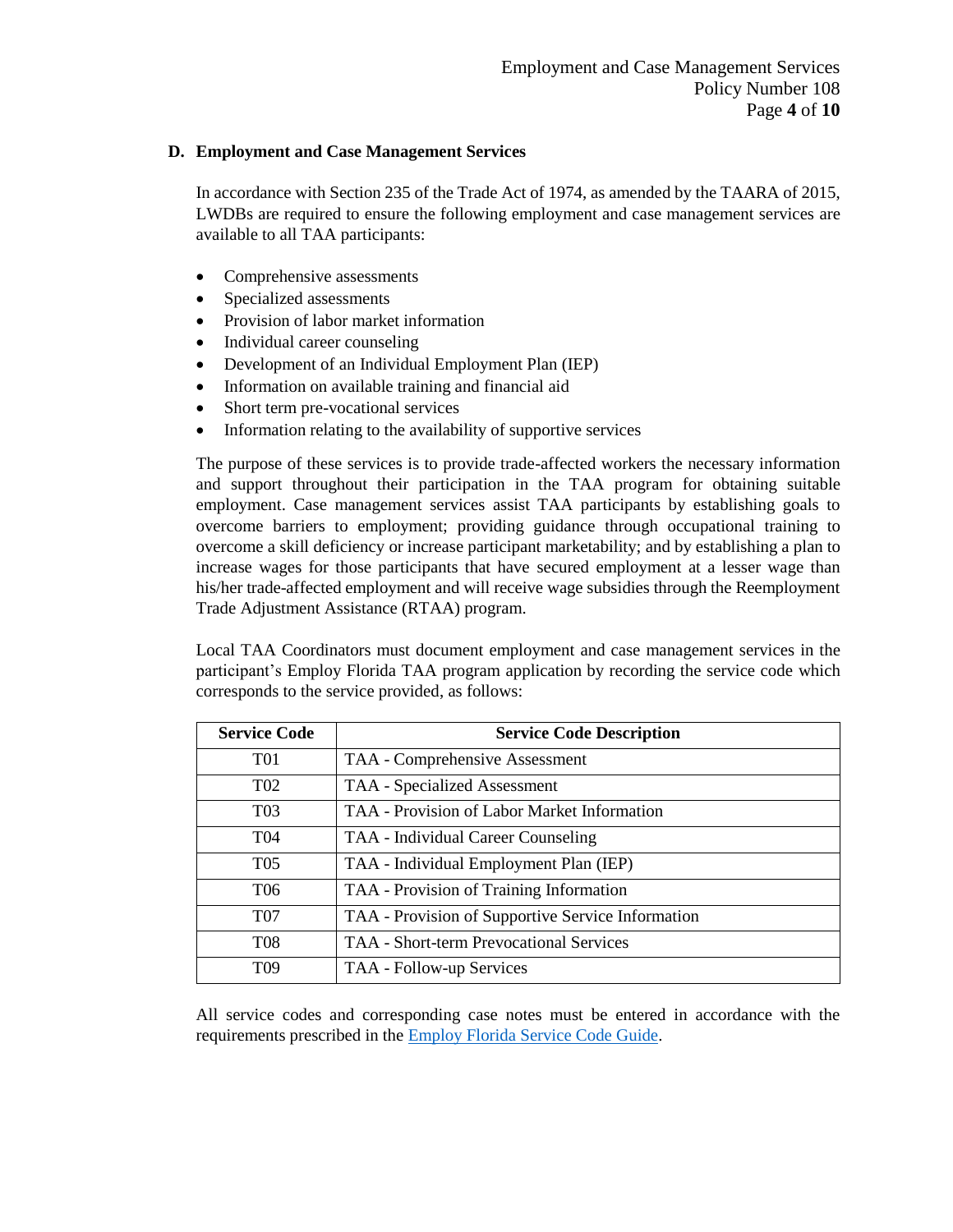Note: There may be other services that are provided, but the services indicated in the table above, except for follow-up services, are required for all trade-affected workers who are interested in participating in TAA-funded training.

### **1. Comprehensive Assessment**

Each TAA participant must be provided a comprehensive assessment to determine the appropriate service level and path to obtain suitable employment. The comprehensive assessment is performed using in-depth interviewing and evaluation to identify barriers and appropriate employment goals. This assessment must also determine if the TAA participant is job ready or will require training to gain the necessary work skills to become reemployed.

When it is determined that a TAA participant has no barriers to employment, possesses marketable employment skills and suitable employment is available, he/she must be provided the appropriate Wagner-Peyser services, to include service code 114 (Staff-Assisted Job Search), to facilitate the TAA participant obtaining employment as soon as possible. When the TAA participant has barriers to employment, lacks the required skills to obtain suitable employment, and/or suitable employment is not available, the Local TAA Coordinator should ensure the information in the comprehensive assessment is addressed in the participant's IEP as further outlined in section IV.D.4. of this policy.

The comprehensive assessment will serve as the foundation and justification for all TAA participants receiving TAA-funded training services and should guide the development of the IEP. The assessment must include a detailed examination of the TAA participant's qualifications, skills and capabilities and explore any relevant barriers that may hinder the participant's ability to secure suitable employment. This examination may include, but is not limited to, a review of the TAA participant's:

- a. Educational background
- b. Employment history
- c. Financial situation
- d. Emotional and physical health (including disabilities)
- e. Attitude towards work
- f. Motivation
- g. Supportive service needs

As determined by the LWDB's local operating procedures, the comprehensive assessment may be created using the Employ Florida Objective Assessment Summary or a locally developed assessment tool. The comprehensive assessment must be recorded in Employ Florida using service code T01 (TAA - Comprehensive Assessment) and include the required documentation/case note that aligns with the requirements prescribed in the [Employ Florida Service Code Guide.](http://www.floridajobs.org/docs/default-source/lwdb-resources/programs-and-resources/wioa/2020-wioa/service-code-guide-update_june2020.pdf?sfvrsn=aa1a46b0_2) Information about TAA participant health issues, if any, and sensitive/personal and confidential information must not be documented in Employ Florida nor stored in the participant's electronic or hard-copy case file.

Exception: If a comprehensive or initial assessment has already been completed by LWDB staff through a partner program, the Local TAA Coordinator may use the results from that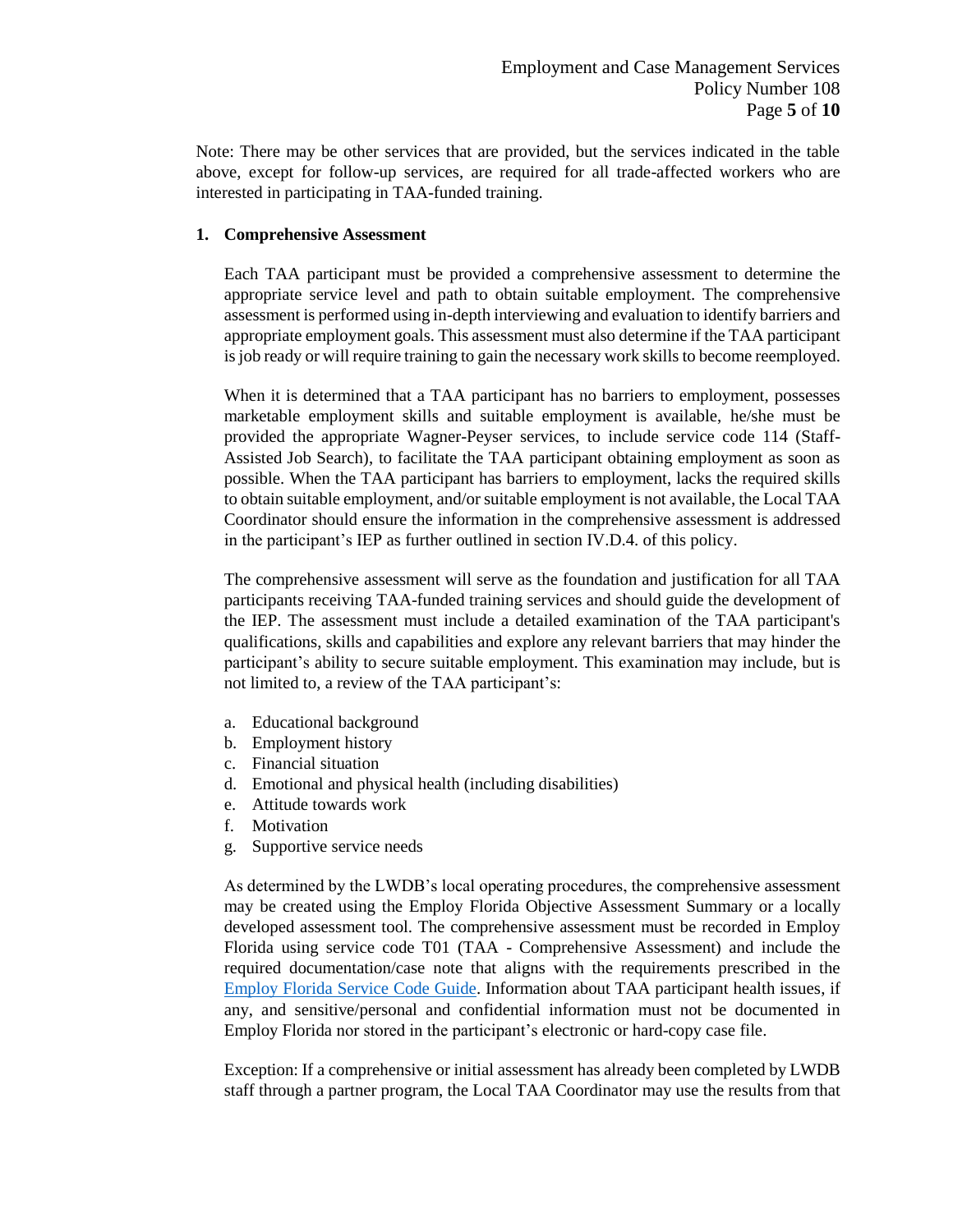assessment. If any elements of that assessment are missing, the Local TAA Coordinator must administer the missing elements and document the results in a case note.

### **2. Specialized Assessments**

Specialized assessments help establish a TAA participant's skill levels and service needs. The Local TAA Coordinator may use a multi-faceted approach to the specialized assessment process by using the following assessment tools and techniques: interest inventories, aptitude and skill tests, career guidance instruments and basic skill tests.

These services may be provided through the Workforce Innovation and Opportunity Act (WIOA) program, which will require the Local TAA Coordinator to assist the TAA participant with scheduling the assessment(s). When referring TAA participants to WIOA for specialized assessments, this service must be recorded by the Local TAA Coordinator in Employ Florida using service code 211 (Referral to WIOA Assessment (TABE/CASAS testing)). Specialized assessments may include, but are not limited to, a review of the following:

- a. Basic literacy in math, reading, or writing
- b. Occupational skill levels
- c. Transferable skills
- d. Interests and aptitude
- e. English language proficiency

The outcomes of these assessments must be recorded in Employ Florida using service code T02 (TAA – Specialized Assessment) and include a case note that aligns with the requirements prescribed in the [Employ Florida Service Code Guide.](http://www.floridajobs.org/docs/default-source/lwdb-resources/programs-and-resources/wioa/2020-wioa/service-code-guide-update_june2020.pdf?sfvrsn=aa1a46b0_2)

### **3. Labor Market Information**

The Labor Market Information (LMI) service involves the provision of workforce and labor market employment statistical information, including the delivery of accurate information relating to local, regional, and national labor market areas, such as:

- a. Job vacancy listings
- b. Information on job skills necessary to obtain listed jobs
- c. Information relating to local high-demand occupations and the earnings, skill requirements, and opportunities for advancement in those jobs

LMI must be used by Local TAA Coordinators when assisting TAA participants in selecting appropriate occupational skills training and/or developing an IEP. The provision of LMI must be recorded in Employ Florida using service code T03 (TAA - Provision of Labor Market Information) and include a case note that aligns with the requirements prescribed in the [Employ Florida Service Code Guide.](http://www.floridajobs.org/docs/default-source/lwdb-resources/programs-and-resources/wioa/2020-wioa/service-code-guide-update_june2020.pdf?sfvrsn=aa1a46b0_2)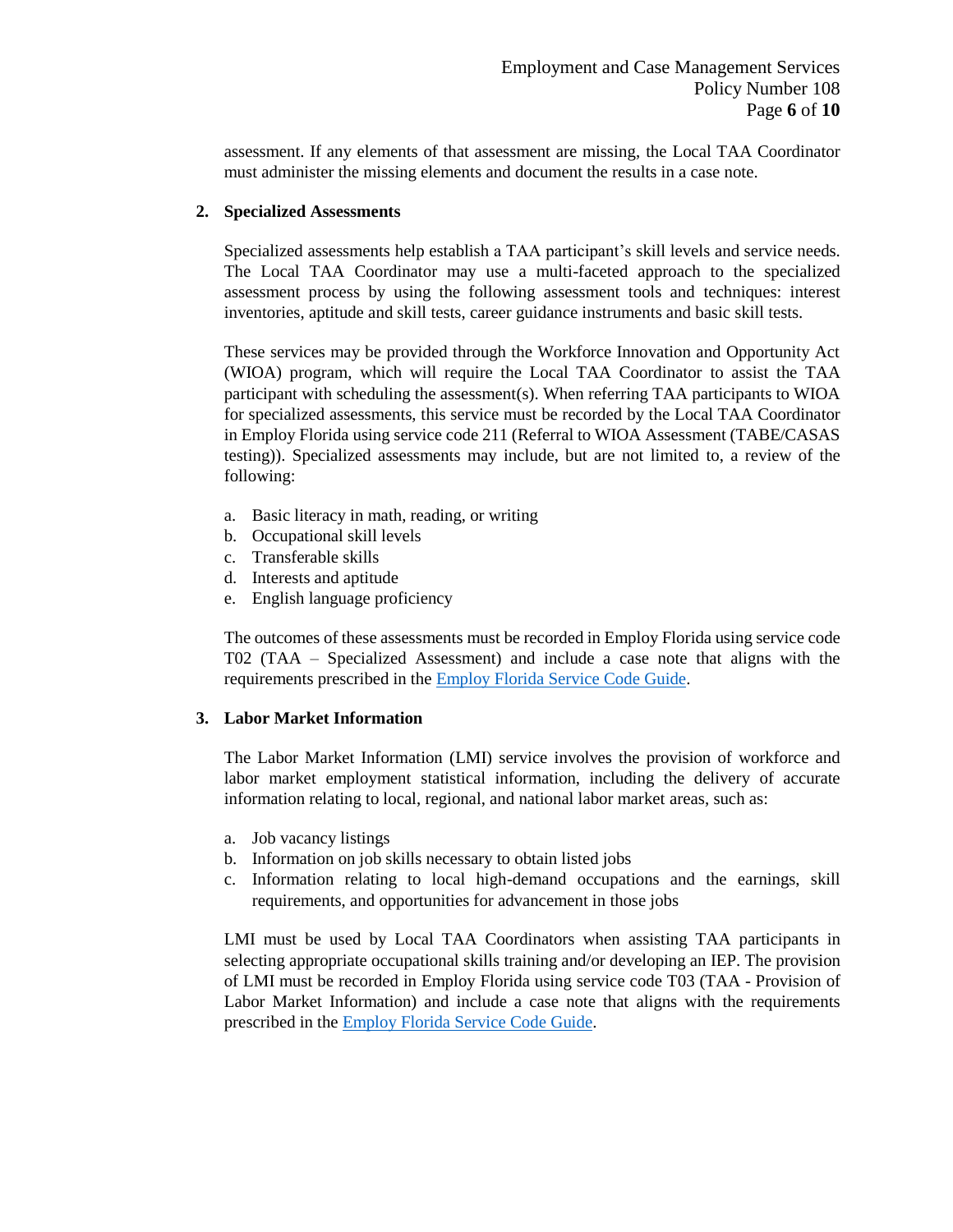### **4. Individual Career Counseling**

Individual career counseling must be provided by the Local TAA Coordinator following the comprehensive assessment to assist the participant in making informed educational, training and occupational choices and may include the following:

- a. Assisting in developing a participant's knowledge of educational and occupational opportunities, and/or the steps involved in career planning;
- b. Assisting in developing career goals by using sound information including appropriate assessments and career explorations that focus on the talents, knowledge, transferable skills, interests, values, and aptitudes of the participant;
- c. Interpreting the local job market(s) and providing the steps necessary for the TAA participant to obtain and retain suitable employment in an occupation of the participant's interest;
- d. Providing specific information about job duties, working conditions and hiring requirements of occupational areas of interest; and
- e. Helping a participant explore and select occupational skills training opportunities.

Individual career counseling must be recorded in Employ Florida using T04 (TAA - Individual Career Counseling) and include a case note that aligns with the requirements prescribed in the [Employ Florida Service Code Guide.](http://www.floridajobs.org/docs/default-source/lwdb-resources/programs-and-resources/wioa/2020-wioa/service-code-guide-update_june2020.pdf?sfvrsn=aa1a46b0_2)

### **5. Individual Employment Plan**

The IEP is a negotiated agreement between the TAA participant and the TAA program detailing what the TAA participant will do to return to suitable employment and what the TAA program will do to support his/her efforts. The IEP must include a clear employment goal, outline the steps necessary (objectives) to achieve the goal, any barriers that may prohibit the TAA participant from achieving the goal and the supportive services and steps necessary (objectives) to overcome any barriers.

The LWDB must ensure that an IEP is recorded for TAA participants who require assistance in overcoming employment barriers in order to return to suitable employment, lack the skills necessary to secure suitable employment in the existing labor market and will be entering TAA-approved training, or secured employment at a lesser wage than their trade-affected employment and will receive wage subsidies through the Reemployment Trade Adjustment Assistance (RTAA) program.

### **a. Developing the IEP**

TAA participant IEPs must be created using the Employ Florida IEP/Service Strategy wizard or a locally-developed IEP tool, as determined by the LWDB's local operating procedures. If using a locally developed IEP tool, a copy of the plan must be scanned and uploaded to Employ Florida under the Staff Documents section of the participant's file. The IEP service must be recorded in Employ Florida using service code T05 (TAA – Individual Employment Plan (IEP)) and include the required documentation/case note that aligns with the requirements prescribed in the [Employ](http://www.floridajobs.org/docs/default-source/lwdb-resources/programs-and-resources/wioa/2020-wioa/service-code-guide-update_june2020.pdf?sfvrsn=aa1a46b0_2)  [Florida Service Code Guide.](http://www.floridajobs.org/docs/default-source/lwdb-resources/programs-and-resources/wioa/2020-wioa/service-code-guide-update_june2020.pdf?sfvrsn=aa1a46b0_2) The IEP must be signed by the TAA participant and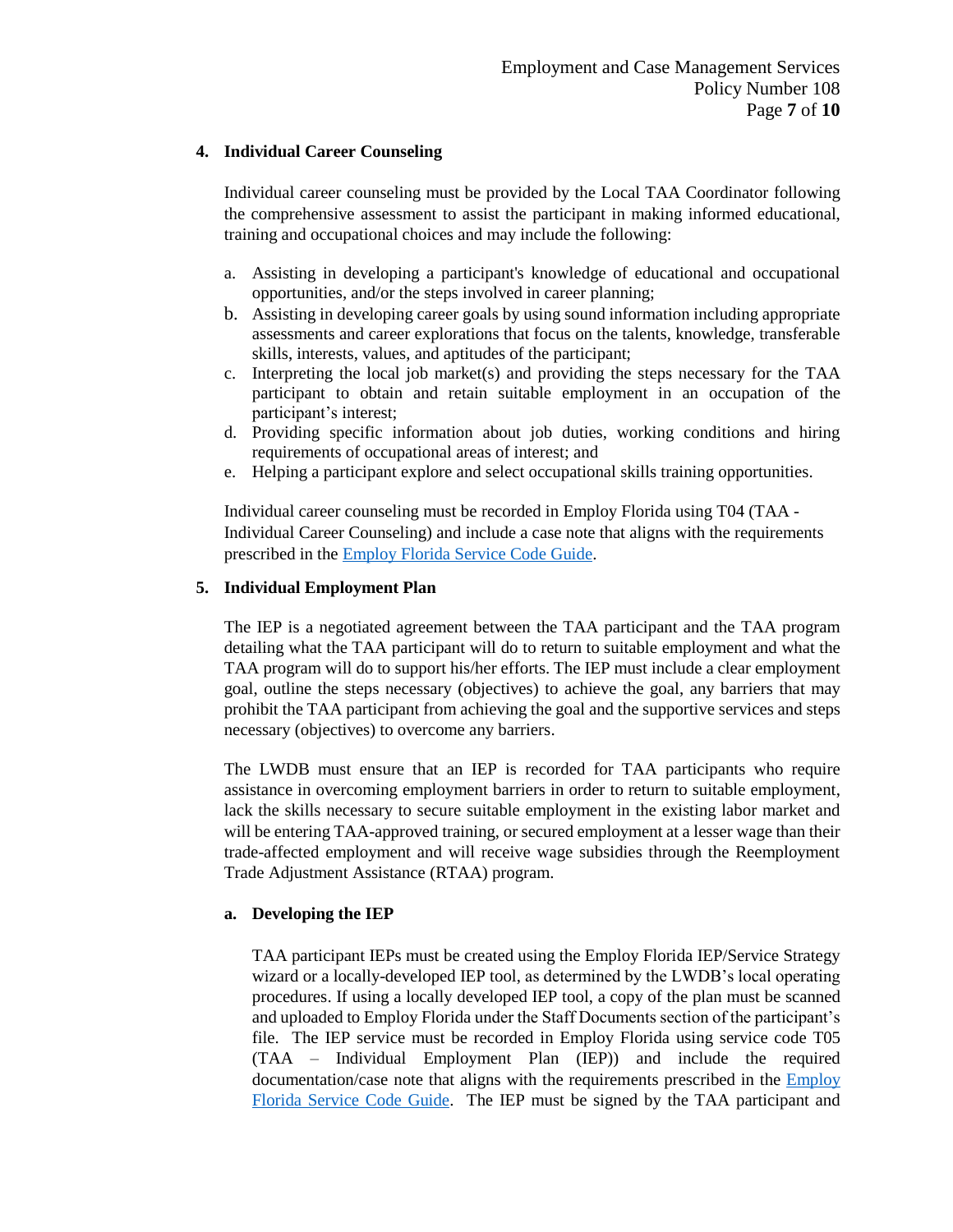retained in the participant's file. If the participant is going to receive TAA-funded training, the IEP must be completed prior to the date of the first date of training or waiver of training requirement, as outlined in DEO Memorandum: Trade Adjustment [Assistance Individual Employment Plan Reporting.](http://floridajobs.org/docs/default-source/lwdb-resources/policy-and-guidance/memos/2018-memos/memo_taa-iep.pdf?sfvrsn=2)

### **b. Establishing Goals and Objectives**

Each IEP should have one employment goal that drives the plan. The description of the employment goal should be written in a manner that is succinct and pertinent. If the Local TAA Coordinator is using the IEP/Service Strategy wizard in Employ Florida, additional details can be added in the Goal Details text box. If a locallydeveloped tool is being used, the details of the IEP must be included in the case note attached to the service code T05 (Individual Employment Plan (IEP)), as prescribed in the [Employ Florida Service Code Guide.](http://www.floridajobs.org/docs/default-source/lwdb-resources/programs-and-resources/wioa/2020-wioa/service-code-guide-update_june2020.pdf?sfvrsn=aa1a46b0_2) The term of a goal can be identified as longterm (12+ months), intermediate (3-12 months), or short-term (0-3 months).

The objectives of the IEP break down the larger goal into comprehensive steps required to reach the goal. Effective objectives will include dates for achievement and identify an individual responsible for completing the objective. Ensuing review dates should be connected to the objectives outlined within the IEP to ensure satisfactory progress.

### **c. Reviewing the IEP**

The IEP must be treated as a living document and reviewed by the Local TAA Coordinator on a regular basis with the participant. At a minimum, the IEP must be reviewed every 60 days. The IEP must be amended, as appropriate, when additional needs are identified, or objectives are achieved. When new objectives are added, the IEP should be reviewed and signed by the TAA participant and accompanied by service code T05 (TAA - Individual Employment Plan (IEP)) and include a case note that aligns with the requirements prescribed in the [Employ Florida Service Code](http://www.floridajobs.org/docs/default-source/lwdb-resources/programs-and-resources/wioa/2020-wioa/service-code-guide-update_june2020.pdf?sfvrsn=aa1a46b0_2)  [Guide.](http://www.floridajobs.org/docs/default-source/lwdb-resources/programs-and-resources/wioa/2020-wioa/service-code-guide-update_june2020.pdf?sfvrsn=aa1a46b0_2)

### **6. Provision of Training Information**

If the results of the comprehensive assessment reveal that the TAA participant requires training, and the participant is interested in training, the Local TAA Coordinator must provide individual counseling to determine suitable training, offer information on available training programs, and provide guidance on how to apply for such training.

Additionally, the Local TAA Coordinator must provide information on how to apply for financial aid. This includes informing the participant that he/she may request the training institution's financial aid administrator to use the administrators' discretion under Section 479A of the [Higher Education Act of 1965 \(20 U.S.C. 1087tt\)](https://www.govinfo.gov/app/details/USCODE-2011-title20/USCODE-2011-title20-chap28-subchapIV-partE-sec1087tt) to use current year income data, rather than preceding year income data, for determining the amount of need for federal financial assistance.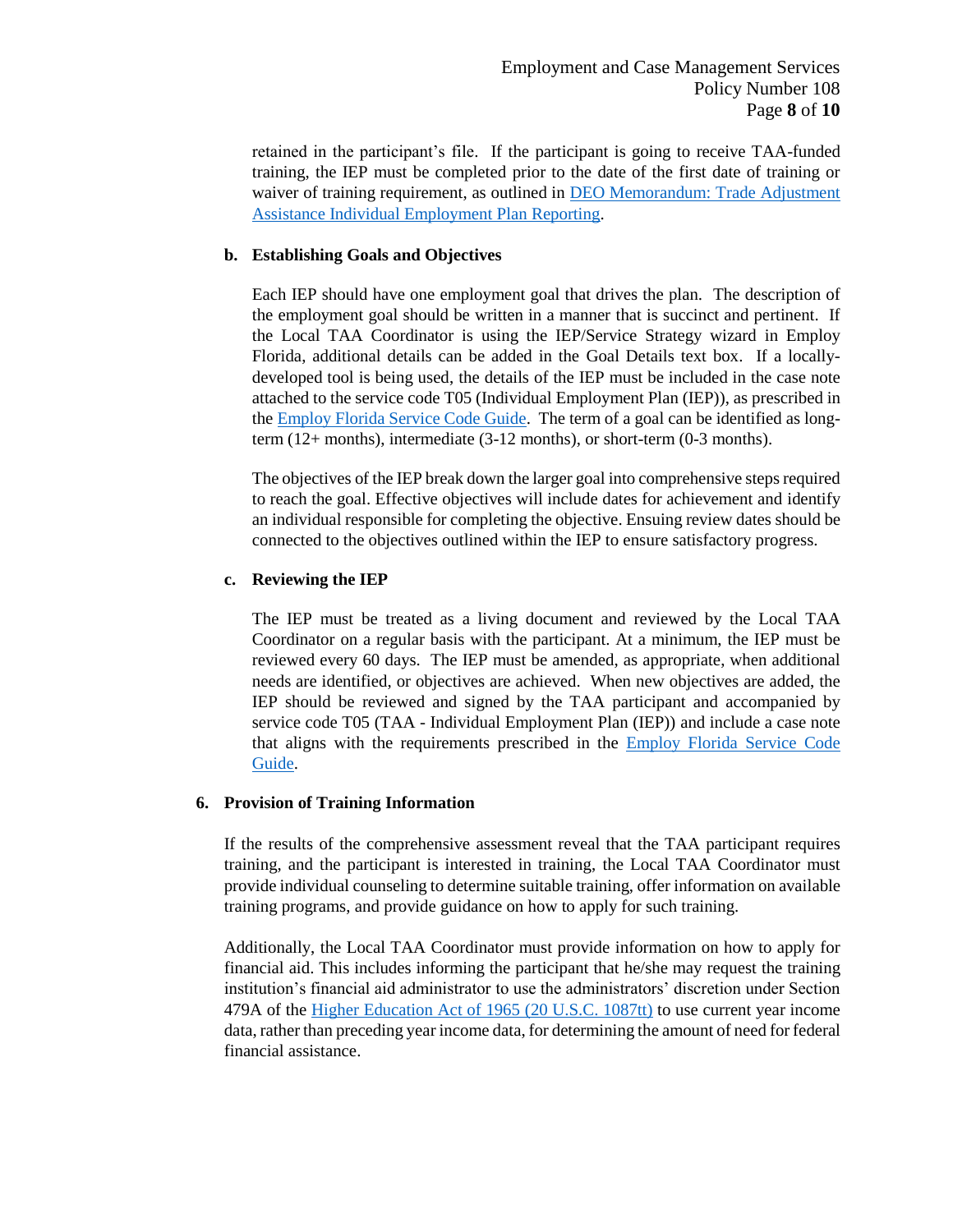The provision of training information must be recorded in Employ Florida using service code T06 (TAA – Provision of Training Information) and include a case note that aligns with the requirements prescribed in the **Employ Florida Service Code Guide**.

### **7. Supportive Service Information**

Local TAA Coordinators must provide TAA participants with information relating to the availability of supportive services, including services related to child care, travel assistance, dependent care, housing assistance, and needs-related payments that are necessary to enable the participant to successfully participate in TAA-funded training.

The provision of supportive service information must be recorded in Employ Florida using service code T07 (TAA – Provision of Supportive Service Information) and include a case note that aligns with the requirements prescribed in the [Employ Florida Service Code](http://www.floridajobs.org/docs/default-source/lwdb-resources/programs-and-resources/wioa/2020-wioa/service-code-guide-update_june2020.pdf?sfvrsn=aa1a46b0_2)  [Guide.](http://www.floridajobs.org/docs/default-source/lwdb-resources/programs-and-resources/wioa/2020-wioa/service-code-guide-update_june2020.pdf?sfvrsn=aa1a46b0_2)

### **8. Short-term Prevocational Services**

Local TAA Coordinators must provide short-term prevocational services to help tradeaffected workers attain employment or successfully participate in training. Short-term prevocational skills include communication and interviewing skills, punctuality, study skills, professional conduct, and basic computer literacy and competencies. Short-term prevocational services also include providing counseling on workplace expectations, professional conduct and personal maintenance, when appropriate.

The provision of short-term prevocational services must be recorded in Employ Florida using service code T08 (TAA - Short-term Prevocational Services) and include a case note that aligns with the requirements prescribed in the **Employ Florida Service Code Guide**.

### **9. Follow-up Services**

Local TAA Coordinators must maintain consistent communication by following up with TAA participants to ensure the successful completion of objectives in the IEP. Follow-up services include, but are not limited to, discussing the status of objectives with the participant, securing documentation for reimbursement of travel costs while in training and reviewing training benchmarks.

The provision of follow-up services must be recorded in Employ Florida using service code T09 (TAA - Follow-up Services) and include a case note that aligns with the requirements prescribed in the [Employ Florida Service Code Guide.](http://www.floridajobs.org/docs/default-source/lwdb-resources/programs-and-resources/wioa/2020-wioa/service-code-guide-update_june2020.pdf?sfvrsn=aa1a46b0_2)

### **E. State and Local Monitoring**

Services and activities provided under TAA must be monitored annually for compliance with TAA requirements by DEO. DEO will monitor the requirements outlined in this policy and local operating procedures. Additionally, LWDBs must establish local monitoring policies and procedures that include, at minimum: